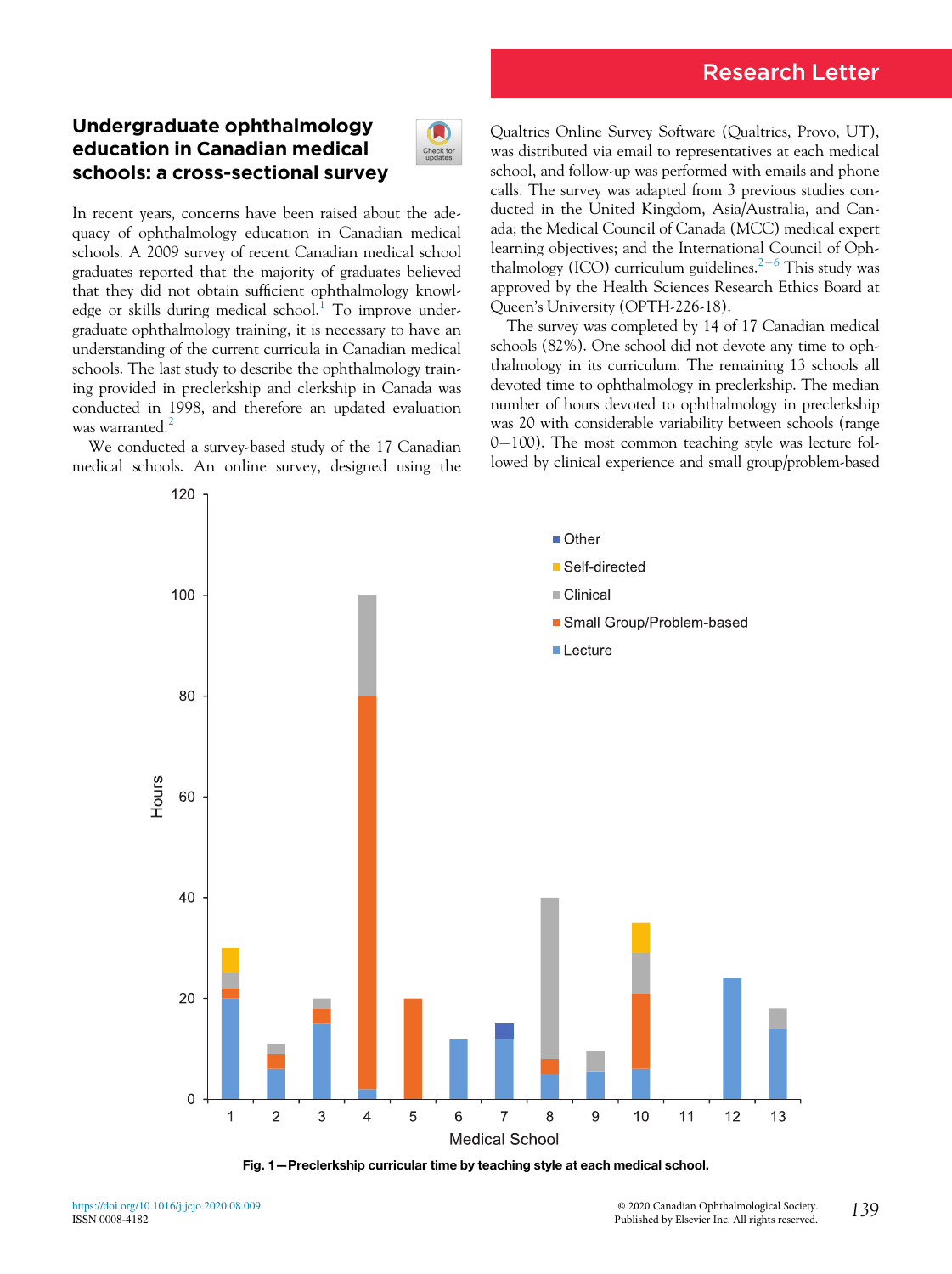learning [\(Fig. 1\)](#page-0-0). Seven schools also offered an ophthalmology rotation as part of their core clerkship. The percentage of students who participated in the rotation was variable (median 100%, range 10%-100%), because some schools offered ophthalmology as a selective rotation, whereby only a subset of the medical school class completed the rotation. The most common duration was 1 week (median 1 week, range  $0.2-4$  weeks), and the most common teaching settings were general clinics, specialty clinics, and emergency clinics [\(Fig. 2](#page-1-0)). The MCC objectives (eye redness, diplopia, strabismus and amblyopia, acute vision loss, and chronic vision loss) were well addressed by all of the schools, with the exception of the one aforementioned school that did not devote any time to ophthalmology in preclerkship or clerkship [\(Table 1\)](#page-2-2). There was greater variability with regard to the ICO topics and clinical skills; however, the majority were still addressed by most schools ([Table 1](#page-2-2)).

In 1998, the median number of hours devoted to ophthalmology in preclerkship was 16 (range  $1-45$ ), and 7 of 16 medical schools (44%) had mandatory clerkship rotations. Therefore, the amount of curricular time devoted to ophthalmology has overall remained relatively stable over the past 20 years. However, the majority of Canadian medical students are still not being exposed to ophthalmology in a clinical environment, which is likely contributing to the previously reported deficiencies in the understanding of ophthalmology. Previous studies have advocated for the nationwide adoption of a minimum 1 week core ophthalmology clinical rotation that is based jointly on the ICO guidelines and the unique perspectives of Canadian medical schools.[1,](#page-2-0)[7](#page-2-3) Our results certainly lend further support to this proposal. Future research to determine the structure and feasibility of this clinical rotation is warranted.

<span id="page-1-0"></span>

Fig. 2—Composition of clerkship rotations at each medical school.